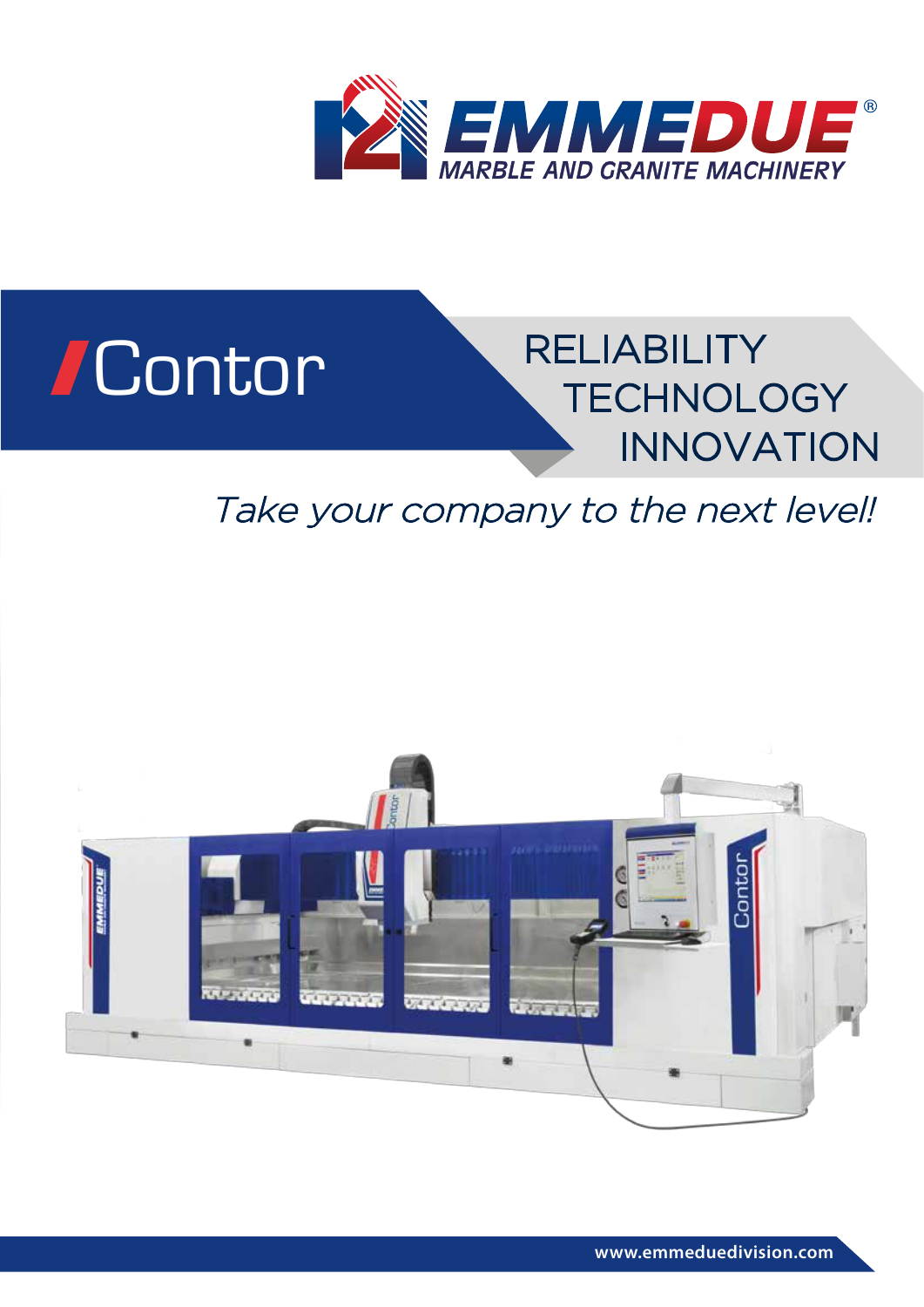

**Centro di lavoro con 3 o 4 assi interpolati**

*Work centre with 3 or 4 interpolated axis*





**Teleassistenza attraverso collegameno internet per la risoluzione di eventuali anomalie.**

*Teleservice through internet connection for the resolution of any anomalies.*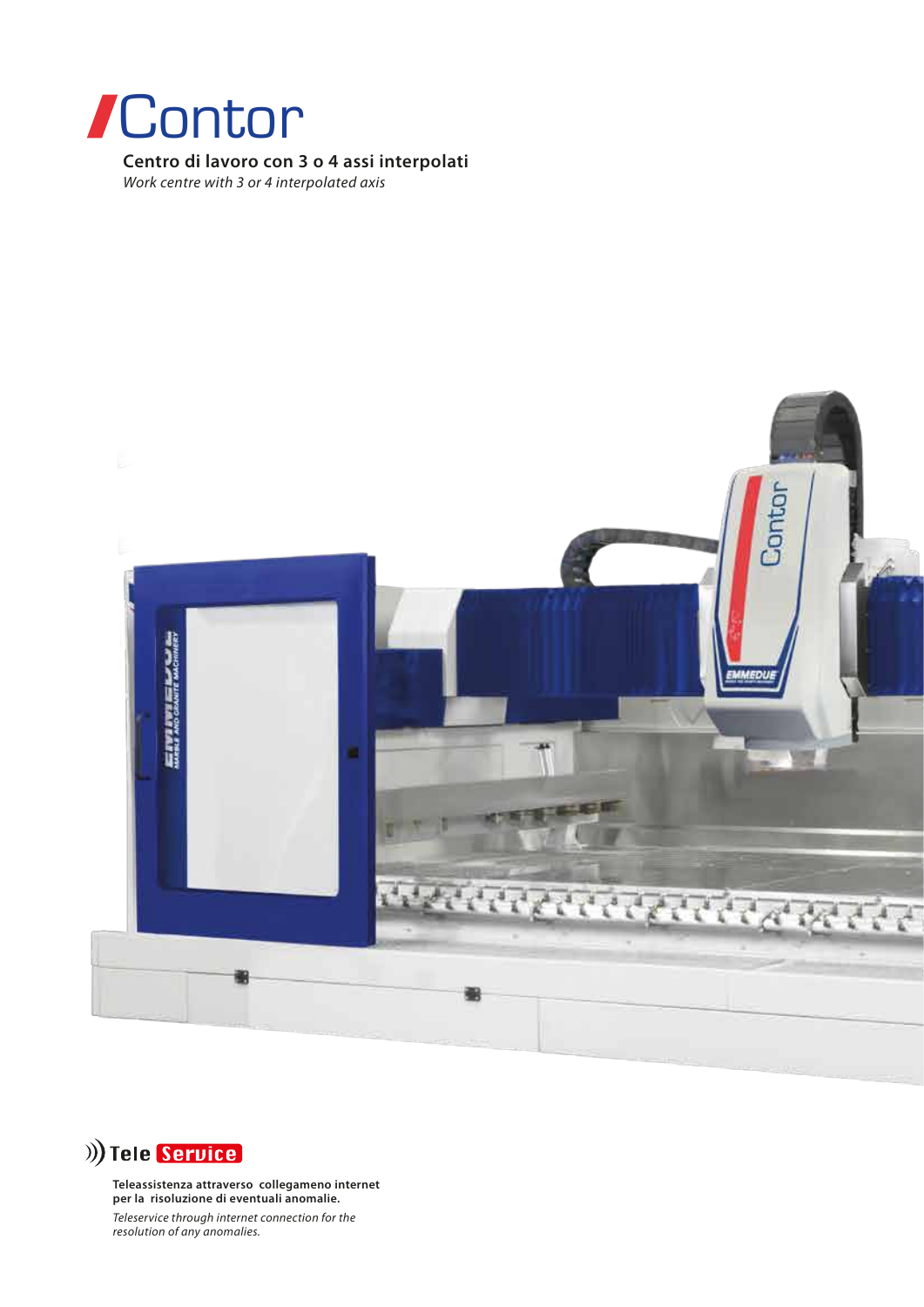**IL CONTOR È L'ULTIMA EVOLUZIONE DELLE MACCHINE PER LA LAVORAZIONE DEL MARMO, GRANITO, PIETRE E AGGLOMERATI.**

E' un Centro di Lavoro con 3 o 4 assi interpolati gestiti da controllo numerico di ultima generazione che, a sua volta, gestisce le movimentazioni automatiche di tutti gli assi.

*CONTOR IS THE LATEST EVOLUTION OF MACHI-NES FOR MARBLE, GRANI-TE, STONES AND AGGLOMERATES PROCESSING.*

*It is a Work Centre with 3 or 4 interpolated axis managed by a new generation numeric control that manages the movements of all axis.*

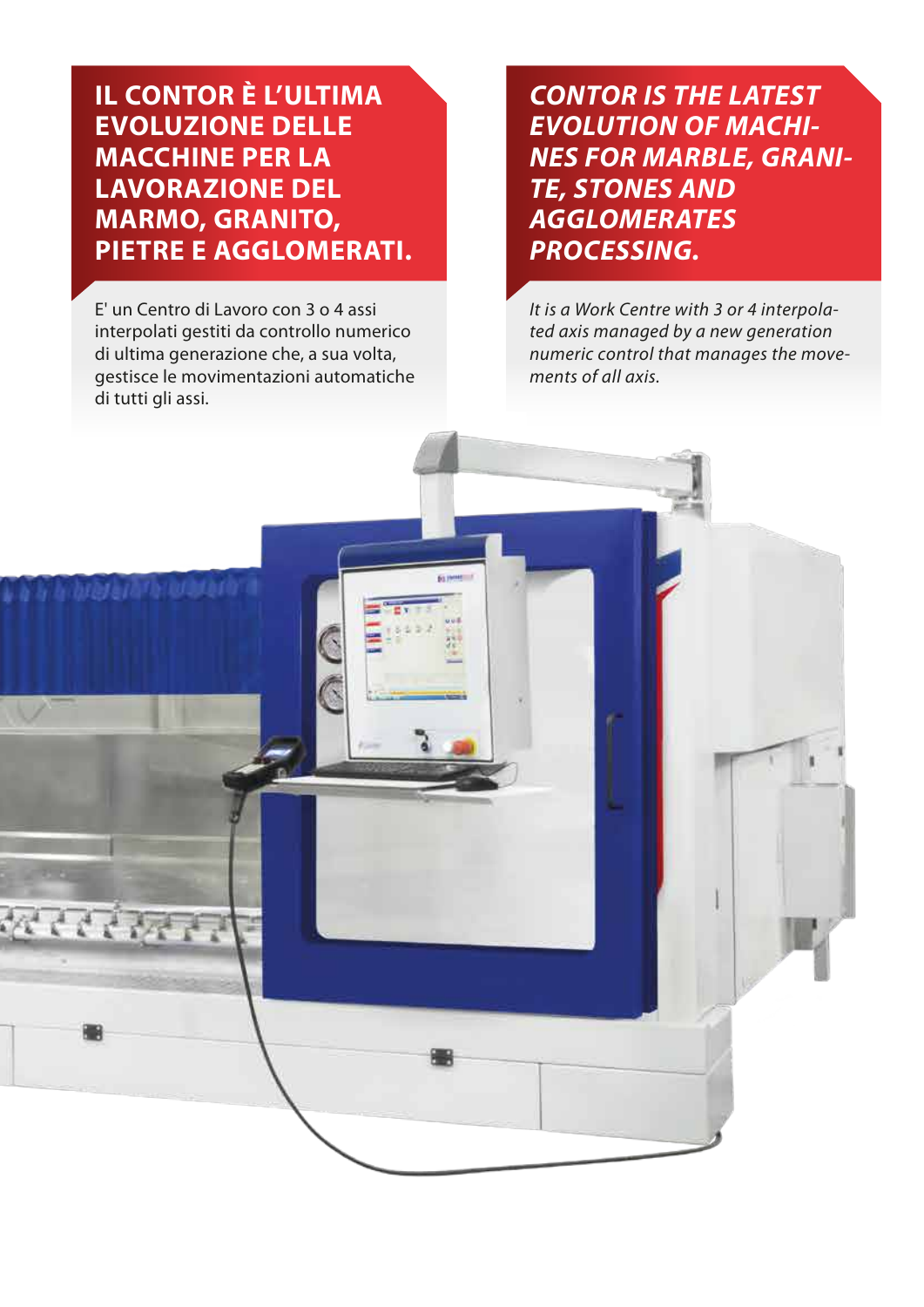

# **Centro di lavoro con 3 o 4 assi interpolati**

*Work centre with 3 or 4 interpolated axis*



## Specifiche / Details

Centro di lavoro con 3 o 4 assi interpolati.

La struttura del carro verticale a forma di gabbia, è realizzata in acciaio elettrosaldato che garantisce alla macchina piu' stabilità e rigidità eliminando le vibrazioni generate durante le lavorazioni.

Movimenti ad alta velocità degli assi X, Y, Z, sono ottenuti con motori brushless e cremagliere elicoidali per garantire massima precisione. Lo scorrimento avviene su guide con pattini a rulli lubrificati automaticamente.

Il movimento dell'asse verticale Z avviene mediante vite a ricircolo di sfere. La traslazione della trave viene eseguita attraverso un motore posizionato tra due pignoni che scorrono su cremagliere di precisione a denti elicoidali.

#### *Work centre with 3 or 4 interpolated axis.*

*The structure of the vertical carriage in the form of a cage, is performed in electro-welded steel which ensures the machine more stability and rigidity, minimizing the vibrations generated during the processings.*

*The high speed movements of the X, Y and Z axis, are obtained with brushless motors and helicoidal racks to guarantee maximum precision. The movement is performed by recirculating rollers on linear guideways automatically lubricated.*

*The movement of the vertical Z axis is performed by a recirculating ballscrew. The translational motion of the beam is performed by a motor positioned between two pinions which scroll on precision racks with helicoidal teeth.*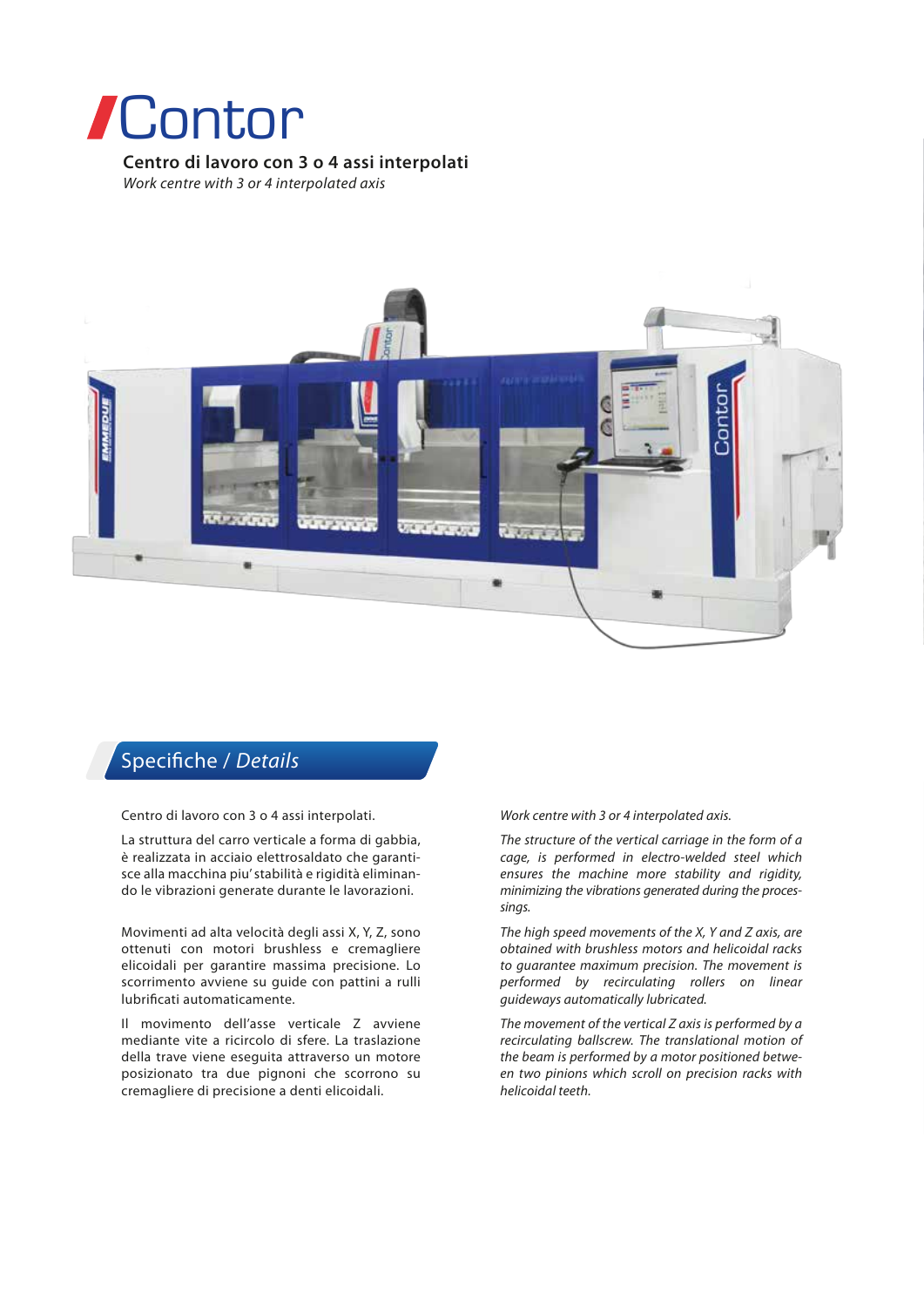

**Aggregato per molatura a tazza** *Aggregate for grinding wheel*



**Aggregato disco** *Aggregate for blade*



**Pulsantiera remotata** *Hand remote control*



**Vasche recupero acqua** *Water collection tanks*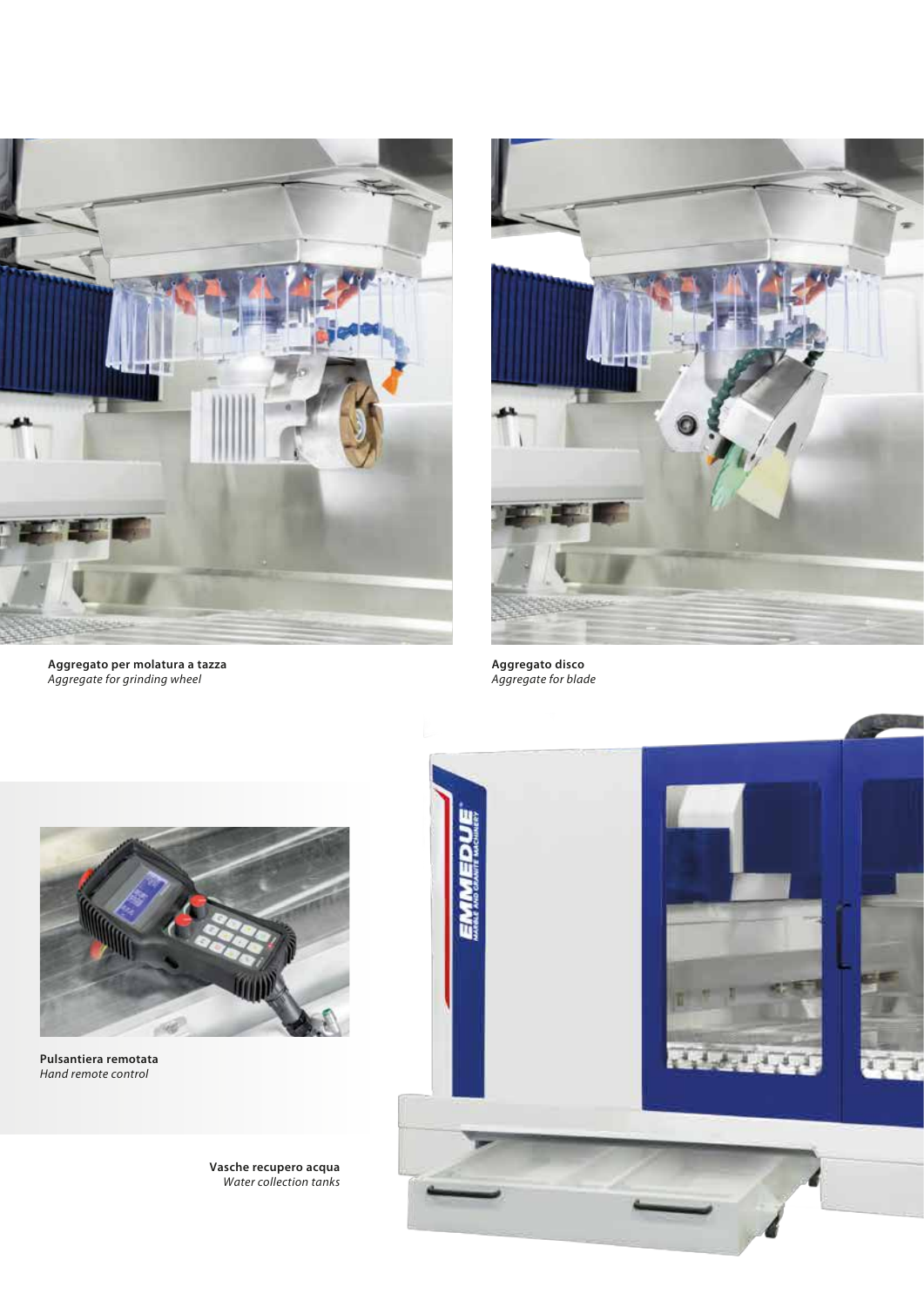

**Magazzino utensili automatico 11+11 posizioni** *Automatic tools store with 11+ 11 positions*



**Banco di lavoro in alluminio con ventose e battute** *Aluminum work table with vacuum and rollaway back stops*



**Banco di lavoro in alluminio** *Aluminum work table*



**Refrigeratore elettromandrino** *Electrospindle chiller*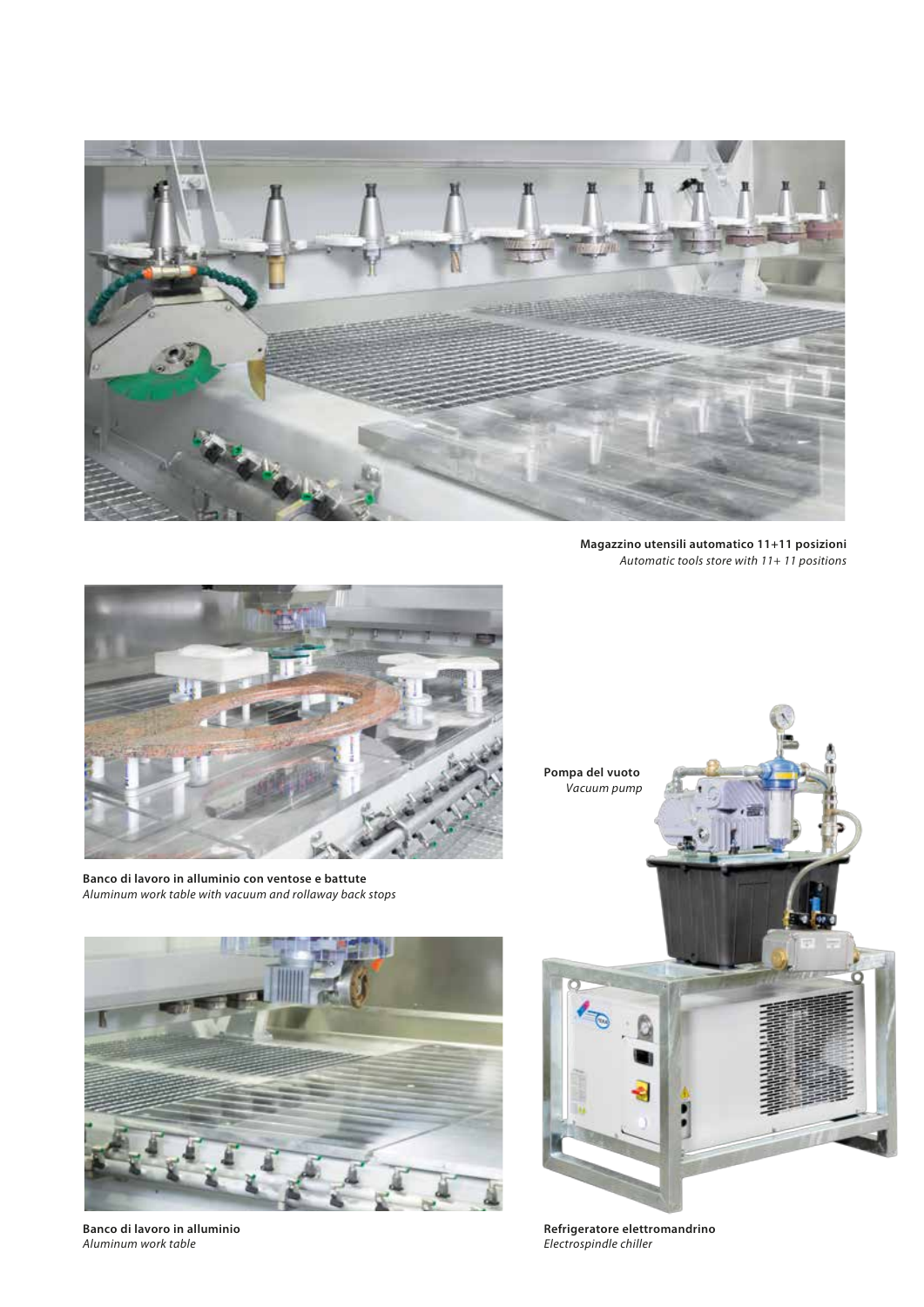### Hardware / *Software*

Sistema basato su piattaforma Windows XP integrato da scheda di controllo macchina CNI coadiuvato da un sistema di monitor touch screen e controllo remoto a display i quali assicurano la facile esecuzione delle operazioni di gestione in modo semplice e intuitivo.

La componentistica elettronica della macchina è costituita da prodotti di brands riconosciuti a livello mondiale che garantiscono la facile reperibilità in caso di guasto.

*System based on Windows XP platform with an integrated control board CNI machine supported by a touch screen monitor and remote control display system ensuring the easy execution of management operations in a simple and intuitive way.*

*The electronic components of the machine consist of products with recognized worldwide brands easily available in the case of failure.*

## Cad Cam

**Il software Cad Cam gestisce e ottimizza tutte le fasi della lavorazione: dal disegno e/o importazione dei**  file, alla definizione delle strategie di lavorazione, **sino alla stima dei tempi e al controllo delle collisioni con simulazione 3D, passando dalla disposizione di pezzi e sottopezzi sul banco di lavoro.**

- Generazione automatica di cicli di sgrossatura, carotatura, foratura, finitura, profilatura, svuotatura e lucidatura.

- Disegno libero di entità geometriche: archi, bi-archi, rette, rettangoli, quadrati, ellissi, cerchi, poligoni regolari, raccordi, smussi, piani di costruzione.

- Disegno da modelli parametrici predefiniti: top da bagno, piani da cucina, tavoli, compresa la gestione dei ribassi, dei canaletti e del lavello, ecc.

- Definizione di superfici tridimensionali di base in forma guidata, partendo da sezioni e/o linee guida disegnate nel piano XY (cornici, piatti doccia, lavelli concavi e convessi, lavelli a più sezioni, colonne a sezione e torsione variabile).

- Scrittura nei vari fonts anche su profili sagomati inclusi i caratteri in corsivo, i caratteri con foretti, le lavorazioni di ribasso, di rilievo e d'incisione con spigoli vivi, arte funeraria.





*The Cad Cam software manages and optimizes all the phases of the process: from the design and/or*  import of file, the definition of machining strate*gies, to the estimated timing and control of collisions with 3D simulation, through the provision of parts and underparts on the work table.*

*- Automatic generation of roughing, coring, drilling, nishing, proling, pocketing and polishing cycles.*

*- Free drawing of geometric entities: arches, bi-arcs, lines, rectangles, squares, ellipses, circles, regular polygons, joints, chamfers, construction designs.*

*- Drawing from predened parametric models: vanity tops, kitchen tops, tables, including the downside, the canals and the sink managing, etc.*

*- Denition of guided basic three-dimensional surfaces, starting with sections and/or guidelines drawn on the XY plane (frames, shower trays, concave and convex sinks, sinks in multiple sections, columns section and variable torque).*

*- Write in different fonts also on shaped profiles, including characters in italics, characters with drills, downside, relief and engraving with sharp edges workings, funerary art.*

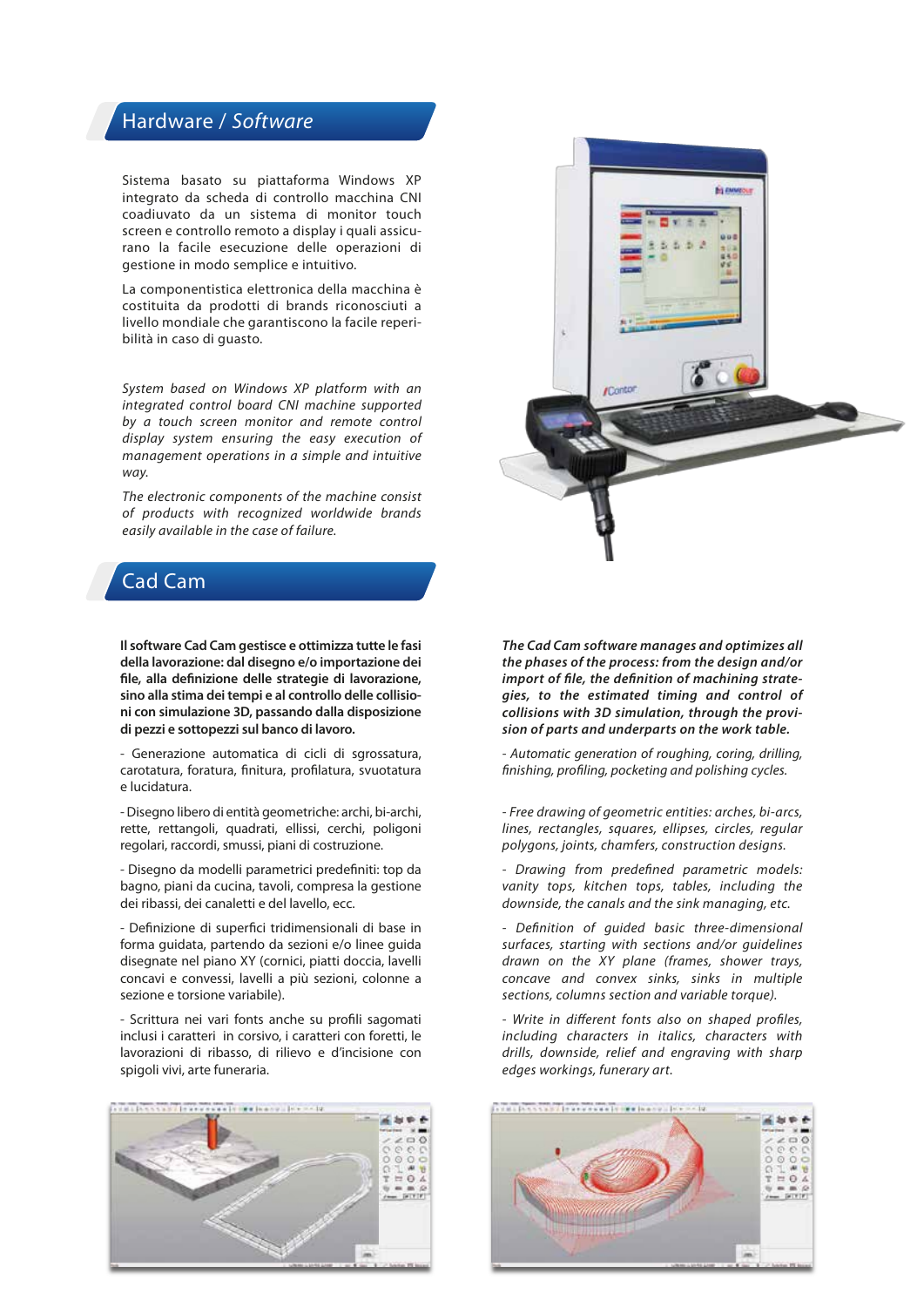# Lavorazioni / *Processings*













# Accessori / *Accessories*

**Struttura monoblocco**  *MonoBlock structure*

**Banco di lavoro fisso con piano in alluminio** *Fixed work table with aluminum surface*

**Elettromandrino kW 15 / Hp 20 ISO 40 Rpm 12.000** *Electrospindle kW 15 / Hp 20 ISO 40 Rpm 12.000*

**PC Based Windows**  *PC Based Windows*

**Pulsantiera remotata** *Hand remote control*

**Sistema automatico di lubrificazione** *Automatic lubrication system*

**Pannello di controllo macchina touch screen 17"** *Machine control board touch screen 17"*

**Protezioni perimetrali con porte anteriori scorrevoli**  *Fixed perimeter protections with sliding front doors*

**Pompa del vuoto**  *Vacuum pump system*

**Cad Cam Base** *Cad Cam Basic*

**Magazzino utensili automatico 11+11 posizioni** *Automatic tools store change 11+11 positions*

**Kit coni (10 pezzi)**  *Kit cones (10 pieces)*

**Kit ventose (10 pezzi) / Battute pneumatiche (3 pezzi)** *Kit suction cups (10 pieces) / Rollaway back stops (3 pieces)*

# **Optionals**

**Asse C con rotazione illimitata**  *Unlimited Rotating C axis*

**Asse T pneumatico +/- 1°**  *Pneumatic T axis +/- 1°*

**Quadro elettrico con aria condizionata** *Switchboard with air conditioning*

**Laser 2D** *Laser 2D*

**Aggregato disco**  *Aggregate blade* 

**Aggregato disco 30°**  *Aggregate blade 30°*

**Aggregato disco 45°**  *Aggregate blade 45°*

**Aggregato per molatura a tazza**  *Aggregate for grinding wheel* 

**Nr.2 vasche di raccolta acqua inclusa pompa di ricircolo**  *Nr.2 water collection tanks, recirculation pump included* 

**Rilevatore spessore lastra**  *Slab tickness detector*

**Proiettore Laser 2D / 3D per posizionatore di ventose**  *2D / 3D Laser projector positioning vacuum*

**Cad Cam Premium** *Cad Cam Premium*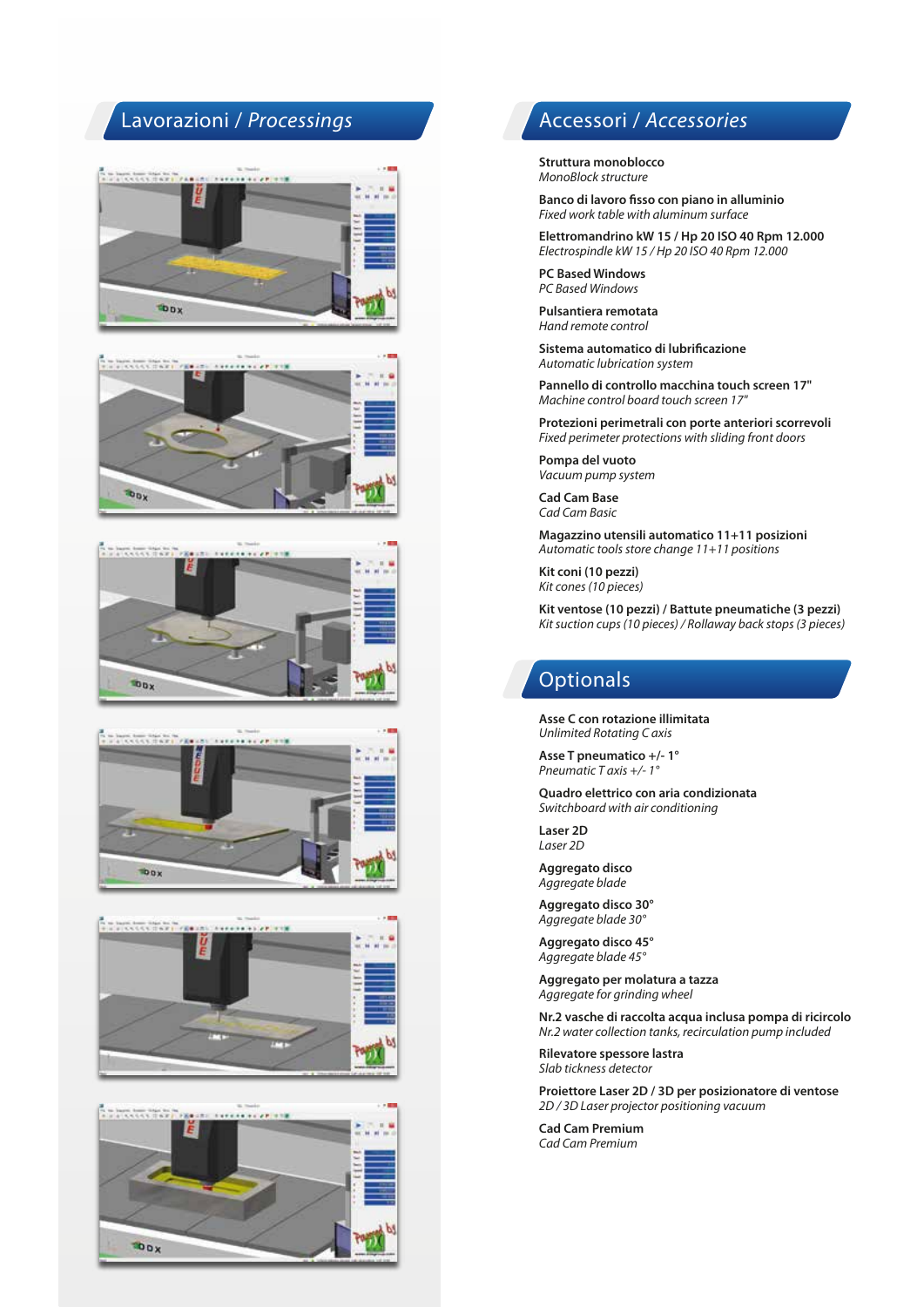# **Dati Tecnici / Technical Specifications**

| Model                                                |                | 260                | 360                | 400                |
|------------------------------------------------------|----------------|--------------------|--------------------|--------------------|
| Corsa max. longitudinale (asse X)                    | mm.            | 2600               | 3600               | 3900               |
| Max. longitudinal stroke X axis                      | Inch.          | 102.36"            | 141.73"            | 153.54"            |
| Corsa max. trasversale (asse Y)                      | mm.            | 1400               | 1900               | 2700               |
| Max, transversal stroke Y axis                       | Inch.          | 55.11"             | 74.80"             | 106.29"            |
| Corsa max. verticale (asse Z)                        | mm.            | 400                | 400                | 400                |
| Max. vertical stroke Z axis                          | Inch.          | 15.74"             | 15.74"             | 15.74"             |
| Rotazione testa (asse C)                             | mm.            | illimitato (opt.)  | illimitato (opt.)  | illimitato (opt.)  |
| Rotating head C axis                                 | Inch.          | unlimited (opt)    | unlimited (opt)    | unlimited (opt)    |
| Max. velocità dell'asse X                            | mt/min         | 60                 | 60                 | 60                 |
| Max. speed X axis                                    | Inch./min      | 2362"              | 2362"              | 2362"              |
| Max. velocità dell'asse Y                            | mt/min         | 45                 | 45                 | 45                 |
| Max. speed Y axis                                    | Inch./min      | 1771''             | 1771''             | 1771''             |
| Max. velocità dell'asse Z                            | mt/min         | 15                 | 15                 | 15                 |
| Max. speed Z axis                                    | Inch./min      | 590"               | 590"               | 590"               |
| Potenza elettromandrino (S6)<br>Electrospindle power | kW/Hp          | 18/24              | 18/24              | 18/24              |
| Velocità elettromandrino<br>Electrospindle speed     | Rpm            | 12000              | 12000              | 12000              |
| Attacco utensile<br>Tool attachment                  | Tipo<br>Type   | <b>ISO 40</b>      | <b>ISO 40</b>      | <b>ISO 40</b>      |
| Consumo acqua esterna                                | lt./min.       | 110                | 110                | 110                |
| External water consumption                           | U.S. gal./min. | 29                 | 29                 | 29                 |
| Consumo acqua interna                                | lt./min.       | 11                 | 11                 | 11                 |
| Internal water consumption                           | U.S. gal./min. | 2.9                | 2.9                | 2.9                |
| Magazzino utensili<br><b>Tools store</b>             | $n^{\circ}$    | 14                 | $11 + 11$          | 22                 |
| Dimensioni banco di lavoro                           | mm.            | 2500 x 1200        | 3300 x 1780        | 3800 x 2200        |
| Work table dimensions                                | Inch.          | 98.42" x 47.24"    | 129.92" x 70.07"   | 149.60" x 86.61"   |
| Massa complessiva indicativa                         | kg             | 4500               | 5000               | 6000               |
| Approximate Weight                                   | Ib             | 9920               | 11023              | 13227              |
| Ingombro macchina                                    | mm.            | 6300 x 3300 x 2800 | 7360 x 3800 x 2800 | 7360 x 4200 x 2800 |
| <b>Dimensions</b>                                    | Inch.          | 248" x 130" x 110" | 289" x 150" x 110" | 289" x 165" x 110" |
| <b>Tensione standard</b>                             | Volt / Hz      | 400/50             | 400/50             | 400/50             |
| Standard voltage                                     |                | $230/60*$          | 230/60*            | 230/60*            |

**\* Solo versione UL/CSA** - *UL/CSA version only.*

I dati tecnici di cui sopra e le foto contenute in questa brochure, sono da considerarsi indicativi e soggetti a variazioni senza preavviso. The above technical datas and the pictures included in this leaflet, are for general information only and they can be changed without notice.

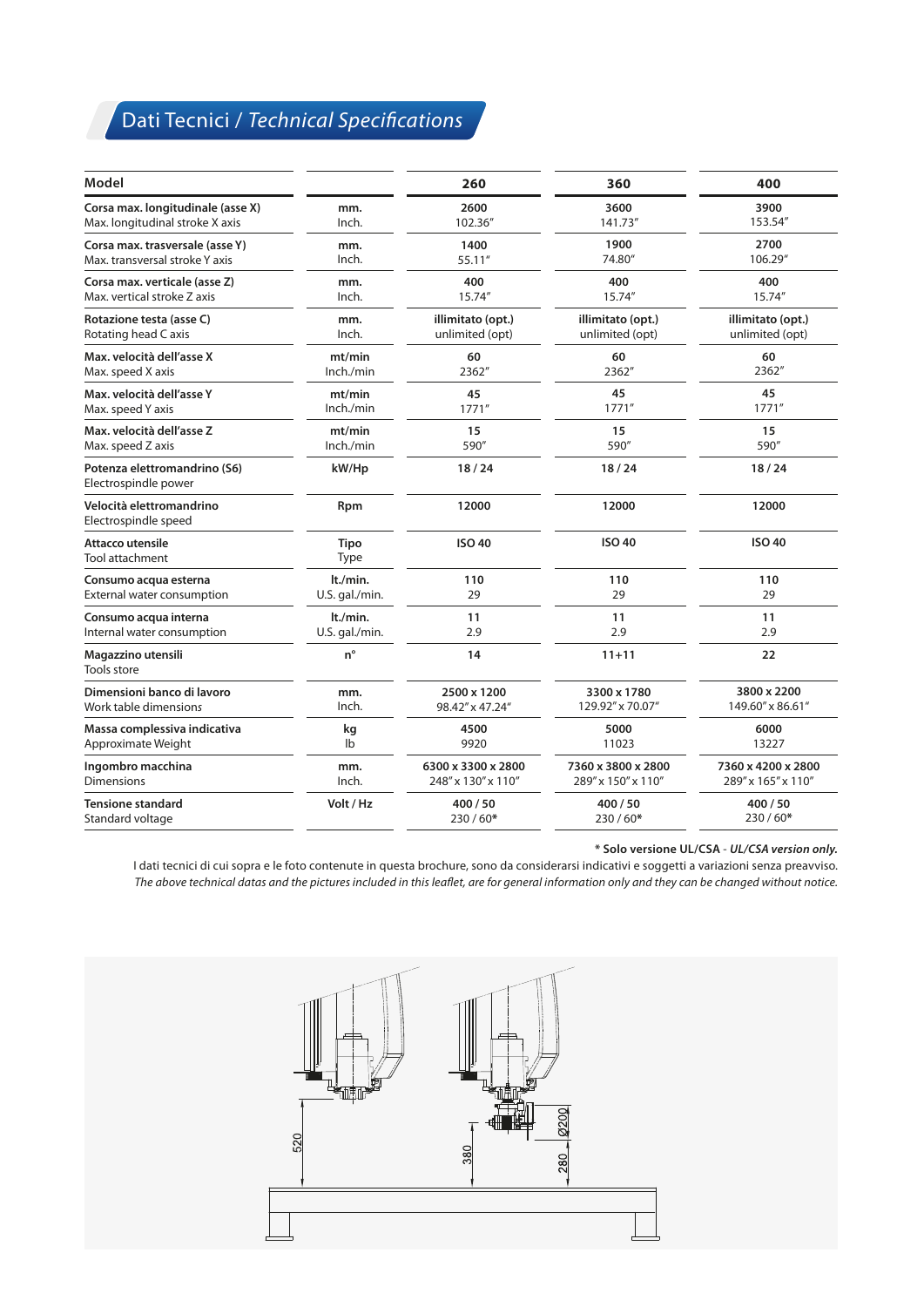



### **Dimensioni** / Dimensions

| Contor 260 | 6300mm. x 3300mm. x 2800mm. | 248" x 130" x 110" |
|------------|-----------------------------|--------------------|
| Contor 360 | 7360mm. x 3800mm. x 2800mm. | 289" x 150" x 110" |
| Contor 400 | 7360mm. x 4200mm. x 2800mm. | 289" x 165" x 110" |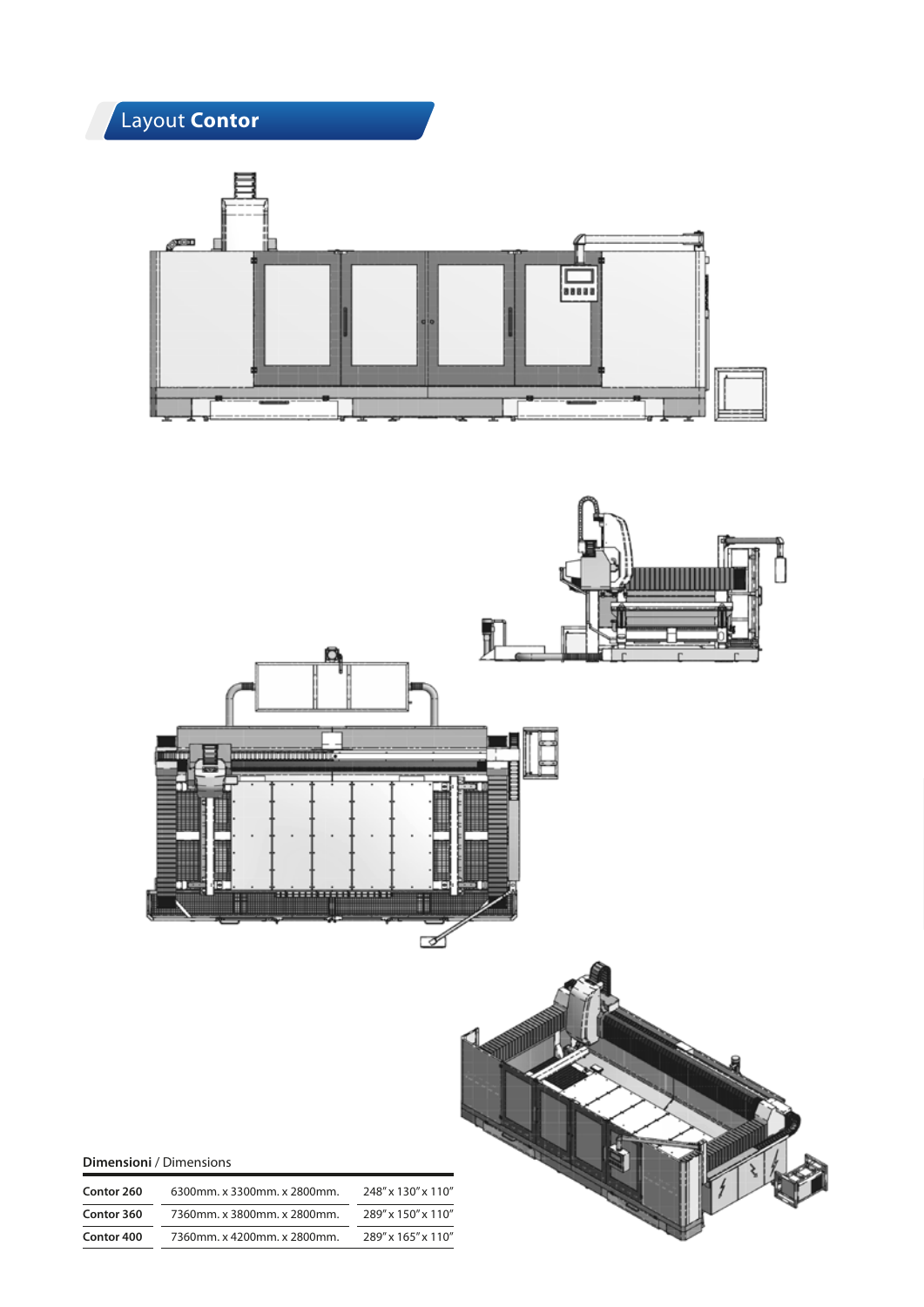

### **History**

# **Peculiarities and strengths Peculiarities and strengths of the company of the company**

- **Design and construction of precision mechanical parts directly inside the Company.**
- **Accurate selection of raw materials, mostly made in Italy.**
- **Assembly check of the components during the whole**  production flow.
- **Testing of machines through constant and scrupulous tests.**
- **Highly qualified technical service.**
- **Remote technological support, through remote connection.**
- **Quick and reliable after-sales service.**
- **Widespread commercial network around the world.**

**Emmedue**, a brand of **Industrie Montanari**, was founded in the early 90s. Its founder, Mr. Alfio Montanari, an expert in precision mechanics entrepreneur with a great pioneering vision, was among the firsts to realize bridge saws machines with monoblock structure, bringing a deep innovation in the marble's field. To date, the Company occupies a prestigious position in the market, producing a wide range of highly sophisticated and technological products.

### Mission

Emmedue intends to consolidate its leadership among the best producers of stone processing machines, through the achievement of the following goals:

Full customer satisfaction, competitive prices, flexible solutions, highly qualified and solid support service.

**Continuous technological innovation, essential to optimize the productivity and the supply capacity of the Company.**

Full involvement of the whole staff in achieving the winning results.

### Vision

Men, values, ideas, participation, courage, devotion and hard work.

The family soul of a great industrial Company.

Christian and Ylenia Montanari, today at the helm of the Society, are following enthusiastically and with passion, the path set out by their father.

Proud of their roots, with an eye to the future.

### Products

- **BENCH SAWS:** simpler and slimmer typical of construction works. ✓
- **CNC BRIDGE SAW MACHINES:** available a wide variety of models with or without manipulator. ✓
- ◆ **WORKING CENTRES:** with 3 o 4 interpolated axis good for profiling, polishing and for realizing bass-reliefs.
- **COMBINED MACHINES:** able to perform the work both of a saw machine and of a working center. ✓

Emmedue offers numerous solutions in order to cut, **mill and polish natural stone and agglomerates.**

**Emmedue can provide customized machines, from monolithic to on steel shoulders or on concrete wall versions.**

**The products can be subdivided into four main families:**

### **Training**

To provide innovative services, Emmedue constantly holds training courses for its operators, customers and dealers, providing them with active support to meet their needs.

### Our numbers

**6,000 mq** of production area

Over **10,000 machines** sold

Over **70 countries** covered

### **1 branch** in USA

Over 35 collaborators that with passion, constancy and determination, are working every days for the realization of this extraordinary vision of success!